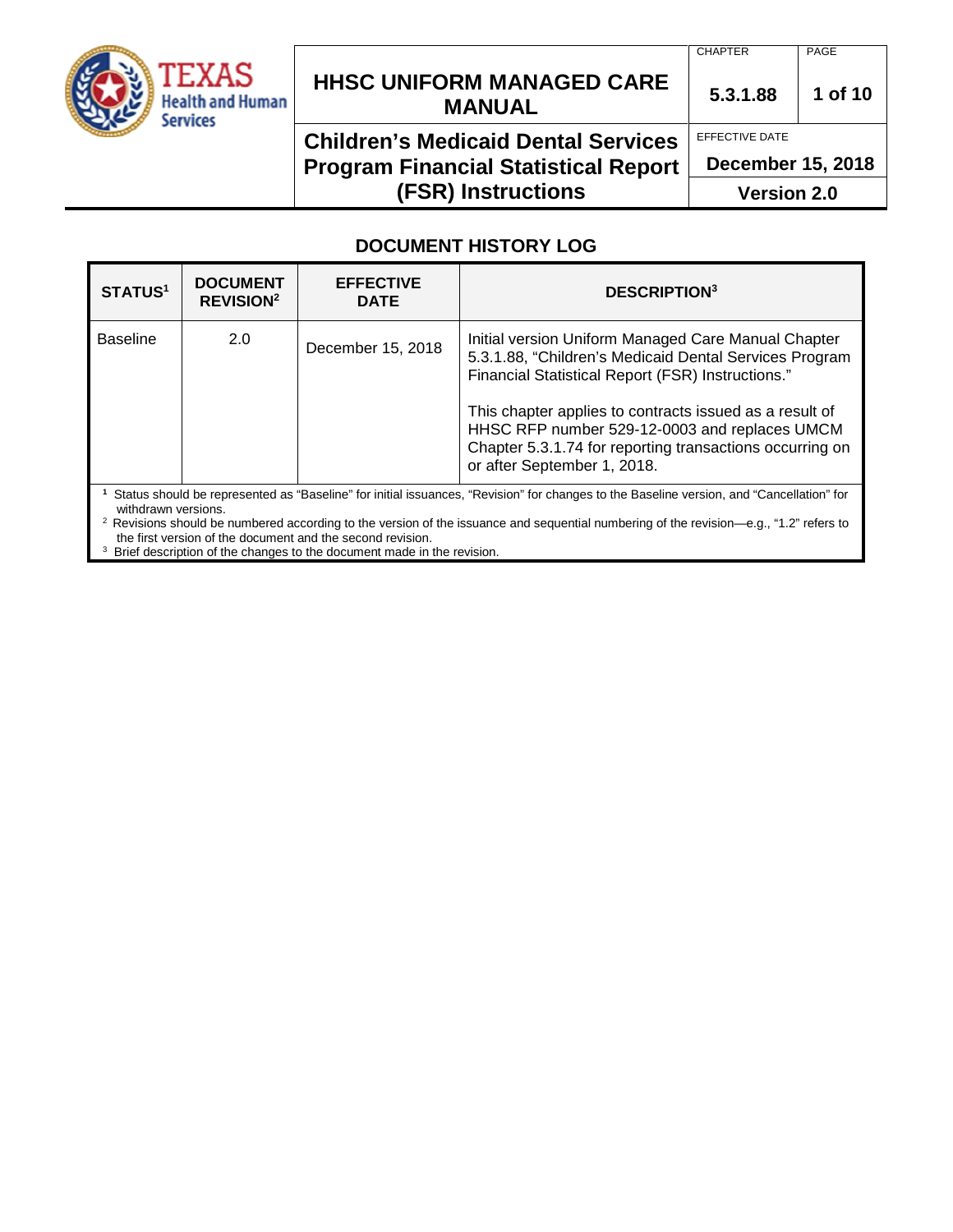|                                              |                                                   | <b>CHAPTER</b>     | PAGE                     |  |
|----------------------------------------------|---------------------------------------------------|--------------------|--------------------------|--|
| TEXAS<br><b>Health and Human</b><br>Services | <b>HHSC UNIFORM MANAGED CARE</b><br><b>MANUAL</b> | 5.3.1.88           | 2 of 10                  |  |
|                                              | <b>Children's Medicaid Dental Services</b>        | EFFECTIVE DATE     |                          |  |
|                                              | <b>Program Financial Statistical Report</b>       |                    | <b>December 15, 2018</b> |  |
|                                              | <b>(FSR) Instructions</b>                         | <b>Version 2.0</b> |                          |  |

### **Objective**

All entities contracting with the State of Texas to arrange for or to provide dental health care to enrollees in the Children's Medicaid Dental Services Program must submit Children's Medicaid Dental Services Program Financial Statistical Reports (FSRs) for the statewide Service Area (SA) in accordance with the Contract for Services between HHSC and Dental Contractor, and in accordance with the instructions below.

#### **General**

All Children's Medicaid Dental Services Program FSRs must be completed using the locked Microsoft Excel template provided by HHSC. Data integrity is critical to the automated compilation of the data. Do not alter the file name, sheet names, existing cell locations, or formatting of the data in the file and sheets. Do not add or delete any columns or rows. **Any deviations from the locked template will render the FSR unreadable by the software application and therefore unacceptable to HHSC.**

All shaded data fields in the FSR represent fields where data input is required. In order to maintain consistency please ensure that the data input is in black. All data fields not shaded represents referenced data or calculations. All line numbers in these instructions refer to the line numbers in column A on each worksheet.

#### **Cells can be linked within the template but there can be no outside links to the Dental Contractor Accounting Systems or other contractor sources.**

The following note is included on all FSR pages **"Note: Except where stated otherwise, reporting is on an incurred basis (that is, reported in the period corresponding to dates of service, rather than to date paid). All prior quarters' data must be updated to reflect the most recent revised IBNR estimates."** Also, Member months' data must be updated in accordance with information provided by the enrollment broker.

**Before completing the Children's Medicaid Dental Services Program FSR, complete the Admin and QI FSR.** 

#### **FSR Page Headers**

Header information entered on Part 1 populates header data for all the other sheets; please make sure Part 1 is entered correctly. Enter the following on Part 1:

**Dental Contractor:** Select name from the drop-down menu.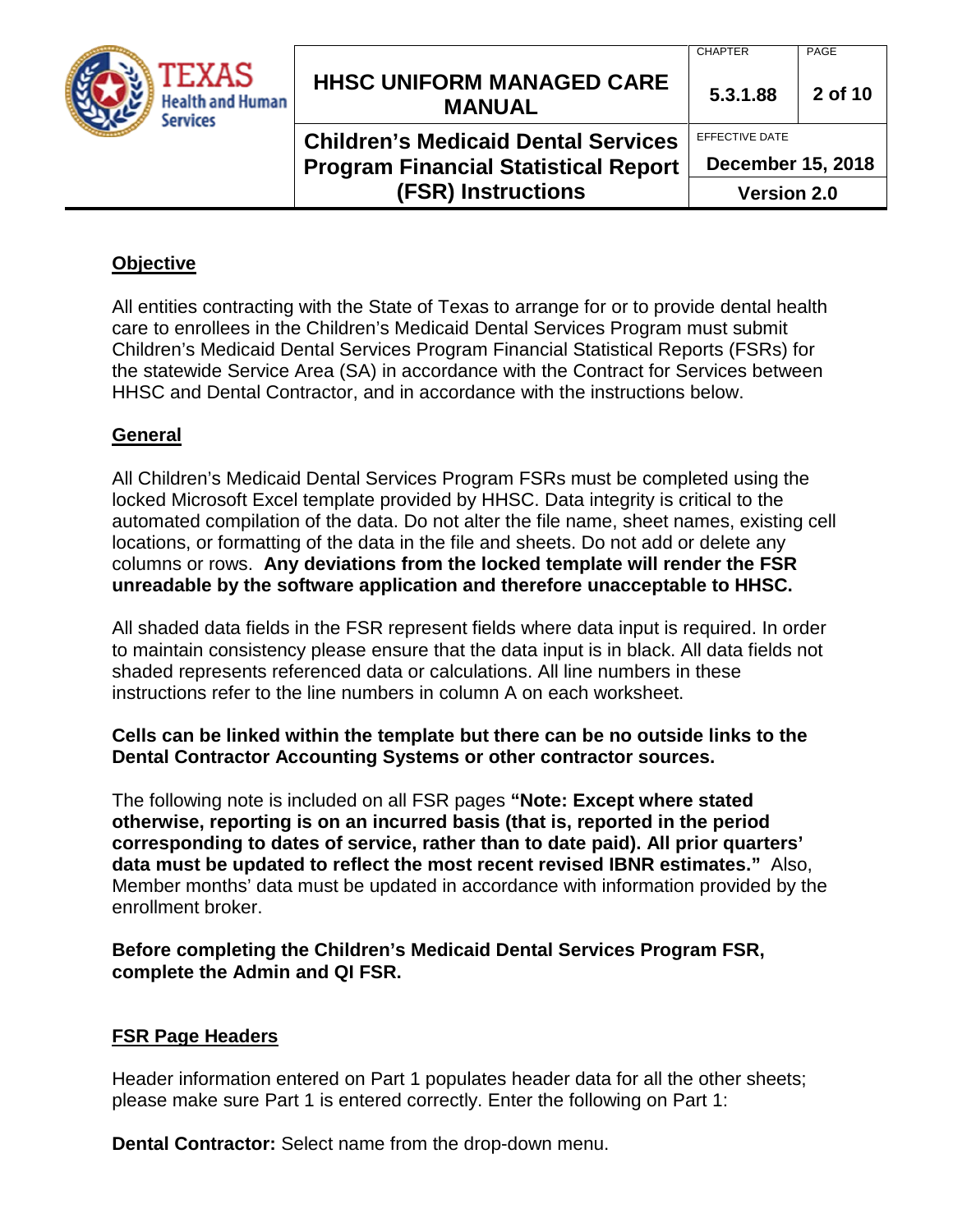

EFFECTIVE DATE

**December 15, 2018**

**Program Financial Statistical Report (FSR) Instructions**

**Version 2.0**

**State Fiscal Year:** Select the State Fiscal Year (SFY) from the drop-down menu. **Submission Date**: Enter the month, day, and year, e.g.,9/1/2018. **Submission Type**: Select the type of FSR, e.g., Quarterly; Year End + 90 Days; etc. from the drop-down menu.

**Rptg Period End Date**: Enter the month, day, and year, e.g., 5/31/2019.

### **Part 1: Summary Income Statement**

Line 1 Member Months: Referenced from Part 3, Line 18, "Total Member Months."

Line 2 Average Monthly Member Months: Calculated as Line 1, "Member Months," divided by the number of months of membership data.

### Revenues:

Line 3 Dental Premiums: Referenced from Part 3, Line 6, "Total Dental Premiums."

Line 4 Investment Income: Enter all interest and dividend income resulting from investment of funds received from the State and Federal Governments under this Managed Care Contract.

Line 5 Health Insurance Providers Fee Reimbursement: Enter the amount of the Health Insurance Providers Fee, which was reimbursed by HHSC as required under the Affordable Care Act (ACA), including any gross up for corporate federal income tax and state premium taxes as applicable to the FSR.

Line 6 Other Revenue: Enter all income generated from the Children's Medicaid Dental Services Program for this contract Service Area other than Premiums (HHSC Capitation), Health Insurance Providers Fee Reimbursement, and Investment Income.

Line 7 Total Gross Revenues: Calculated sum of Lines 3 through 6.

Line 8 Health Insurance Providers Fee & Related Costs: Enter the sum of:

- a) the amount paid to the IRS specifically and solely for the ACA Health Insurance Providers Fee, as required under the Affordable Care Act (ACA) and as attributable to the FSR (exclude any amounts accrued for ACA Health Insurance Providers Fee which were not paid during the FSR period);
- b) the increase in the amount incurred for corporate federal income taxes resulting from the Health Insurance Providers Fee Reimbursement which is attributable to the FSR.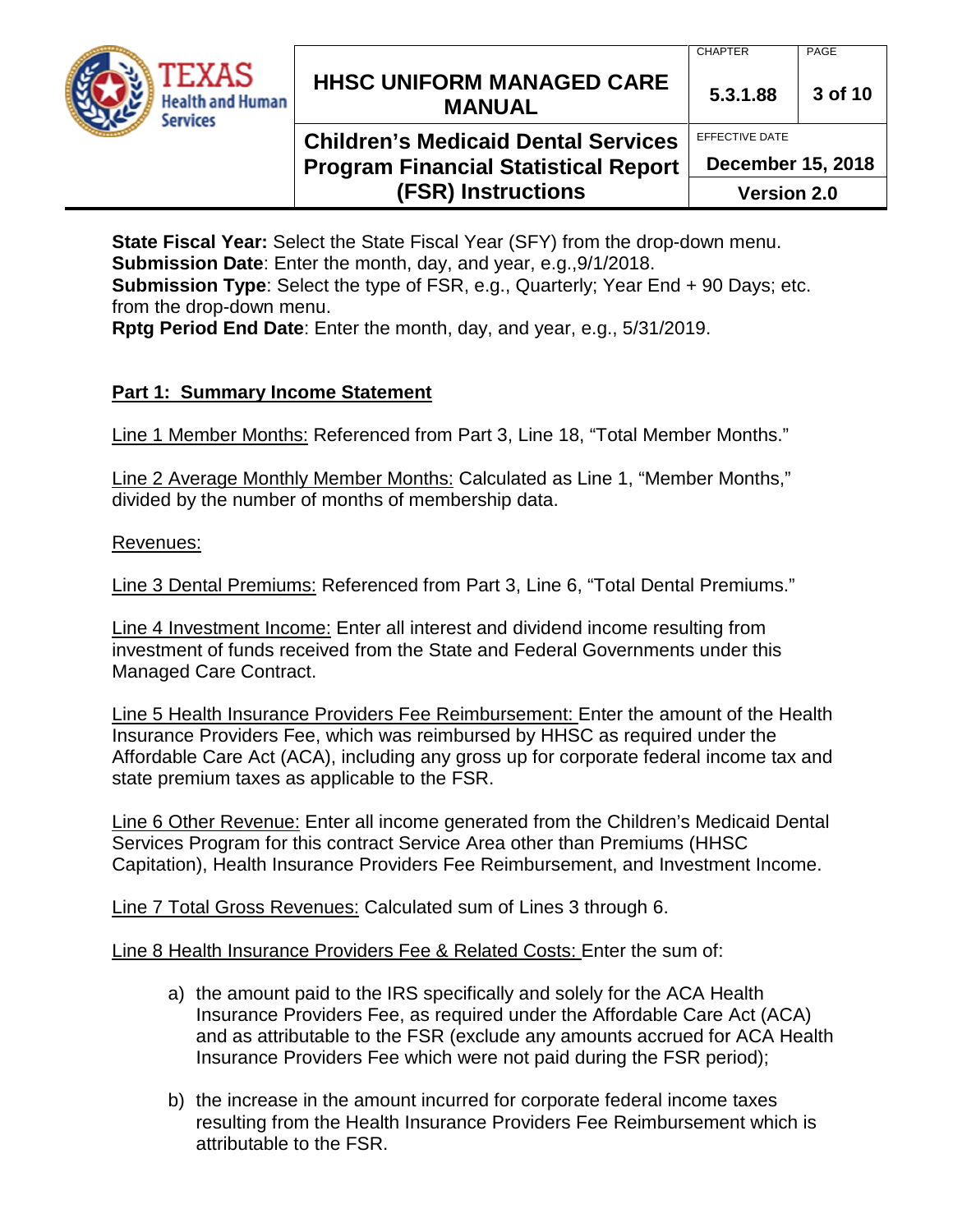

# **HHSC UNIFORM MANAGED CARE MANUAL** 5.3.1.88 4 of 10

# **Children's Medicaid Dental Services Program Financial Statistical Report (FSR) Instructions**

EFFECTIVE DATE **December 15, 2018**

**Version 2.0**

Do not include any increase to Premium Taxes resulting from the Health Insurance Providers Fee Reimbursement in Line 8. All Premium Taxes incurred should be included in Line 9.

Maintain for FSR audit purposes the derivations supporting items a) and b) above.

Line 9 Premium Taxes: Enter the premium taxes incurred for premiums applicable to the reporting period including any additional taxes incurred as a result of the Health Insurance Providers Fee Reimbursement from HHSC.

Line 10 Maintenance Taxes: Enter the maintenance taxes incurred for premiums applicable to the reporting period.

Line 11 Net Revenues: Calculated as Line 7, "Total Gross Revenues," less the sum of Line 8, "Health Insurance Providers Fee & Related Costs," Line 9, "Premium Taxes," and Line 10, "Maintenance Taxes."

Dental Expenses:

Line 12 Fee-For-Service: Referenced from Part 4, Line 6, "Total Paid Claims (FFS)."

Line 13 Net Reinsurance Cost: Referenced from Part 4, Line 12, "Total Net Reinsurance."

Line 14 IBNR Accrual: Referenced from Part 4, Line 18, "Total IBNR."

Line 15 Quality Improvement: Referenced from Part 4, Line 19, "Quality Improvement."

Line 16 Capitated Services: Referenced from Part 4, Line 21, "Total Paid Capitation."

Line 17 Value Based Purchasing: Referenced from Part 4, Line 23,"Value Based Purchasing."

Line 18 Other Dental Expenses: Referenced from Part 4, Line 29, "Total Other Dental Expenses."

Line 19 Total Dental Expenses: Calculated as sum of Lines 12 through 18.

Line 20 Administrative Expenses: Enter the Allocated Administrative Expenses from the Admin and QI FSR, Admin - Part 4, by the applicable Program/Service Area.

Line 21 Total Expenses: Calculated as sum of Line 19, "Total Dental Expenses," and Line 20, "Administrative Expenses."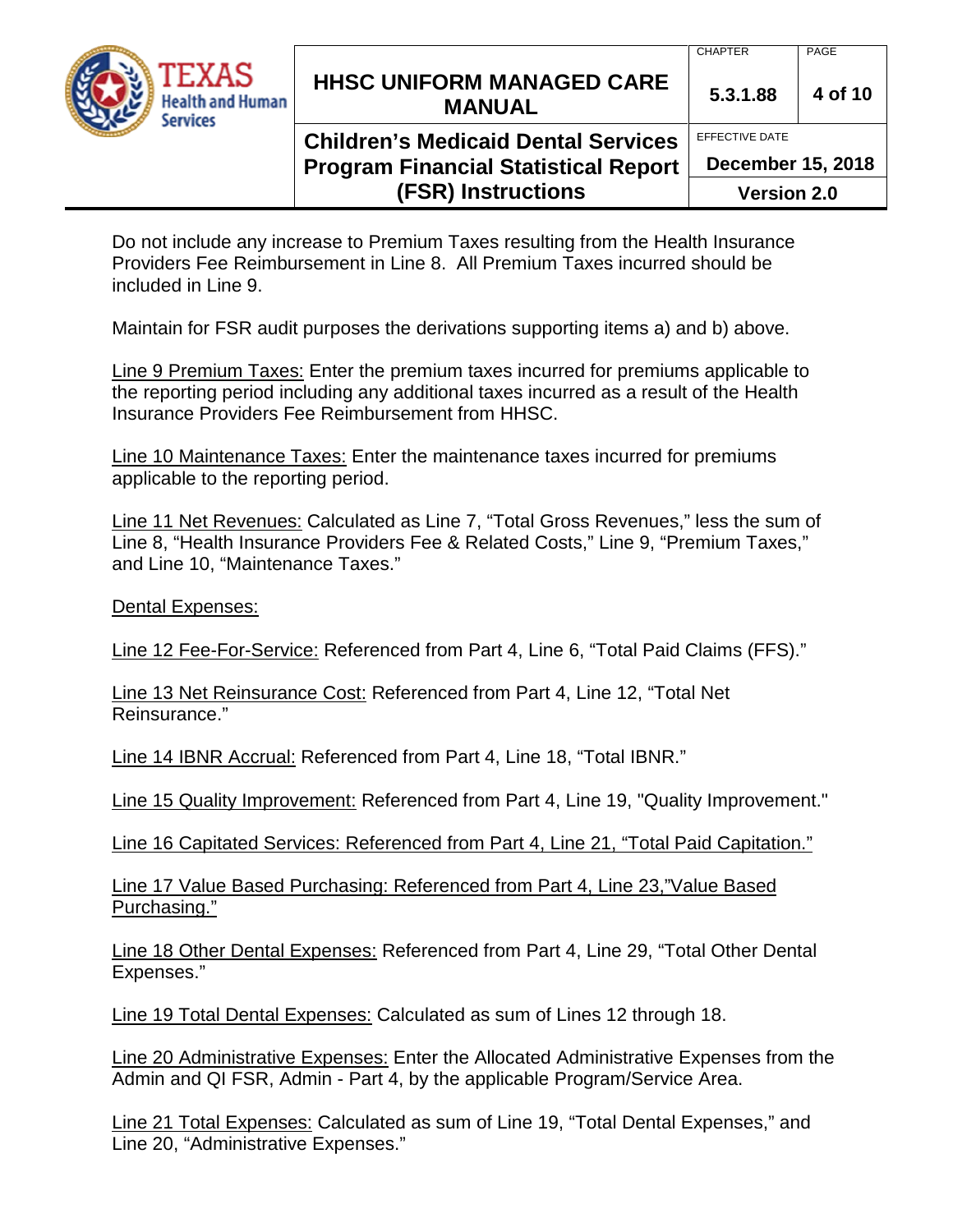

**Children's Medicaid Dental Services Program Financial Statistical Report (FSR) Instructions**

EFFECTIVE DATE **December 15, 2018 Version 2.0**

Line 22 Net Income Before Taxes: Calculated as Line 11, "Net Revenues," minus Line 21, "Total Expenses."

Line 23 % Dental Exp to Net Revenues: Calculated as Line 19, "Total Dental Expenses," divided by Line 11, "Net Revenues."

Line 24 % Admin Exp to Net Revenues: Calculated as Line 20, "Administrative Expenses," divided by Line 11, "Net Revenues."

Line 25 % Net Income to Net Revenues: Calculated as Line 22, "Net Income Before Taxes," divided by Line 11, "Net Revenues."

Post-income items:

Line 26 Performance Assessment: Enter in the YTD cell the amount of the Pay for Quality (P4Q) performance assessment.

### **Part 2: Statistics**

Line 1 Paid Dental Expenses Completion Factor: Calculated as the difference between Part 5, Line 9, "Total Dental Expenses," and Part 5, Line 6, "Incurred But Not Reported (IBNR)," divided by Part 5, Line 9, "Total Dental Expenses."

#### Total Cost \$PMPM:

Line 2 Dental Contractor Admin Cost: Calculated as Part 1, Line 20, "Administrative Expenses," divided by Part 1, Line 1, "Member Months."

Line 3 Health Insurance Providers Fee & Related Costs: Calculated as Part 1, Line 8, "Health Insurance Providers Fee & Related Costs," divided by Part 1, Line 1, "Member Months."

Line 4 Premium & Maintenance Taxes: Calculated as sum of Part 1, Line 9, "Premium Taxes," and Part 1, Line 10, "Maintenance Taxes," divided by Part 1, Line 1, "Member Months."

Line 5 Dental Expenses, excl Net Reinsurance and Quality Improvement: Calculated as the difference of Part 1, Line 19, "Total Dental Expenses," and the sum of Part 1, Line 13, "Net Reinsurance Cost," and Part 1, Line 15, "Quality Improvement," divided by Part 1, Line 1, "Member Months."

Line 6 Net Reinsurance: Calculated as Part 1, Line 13, "Net Reinsurance Cost," divided by Part 1, Line 1, "Member Months."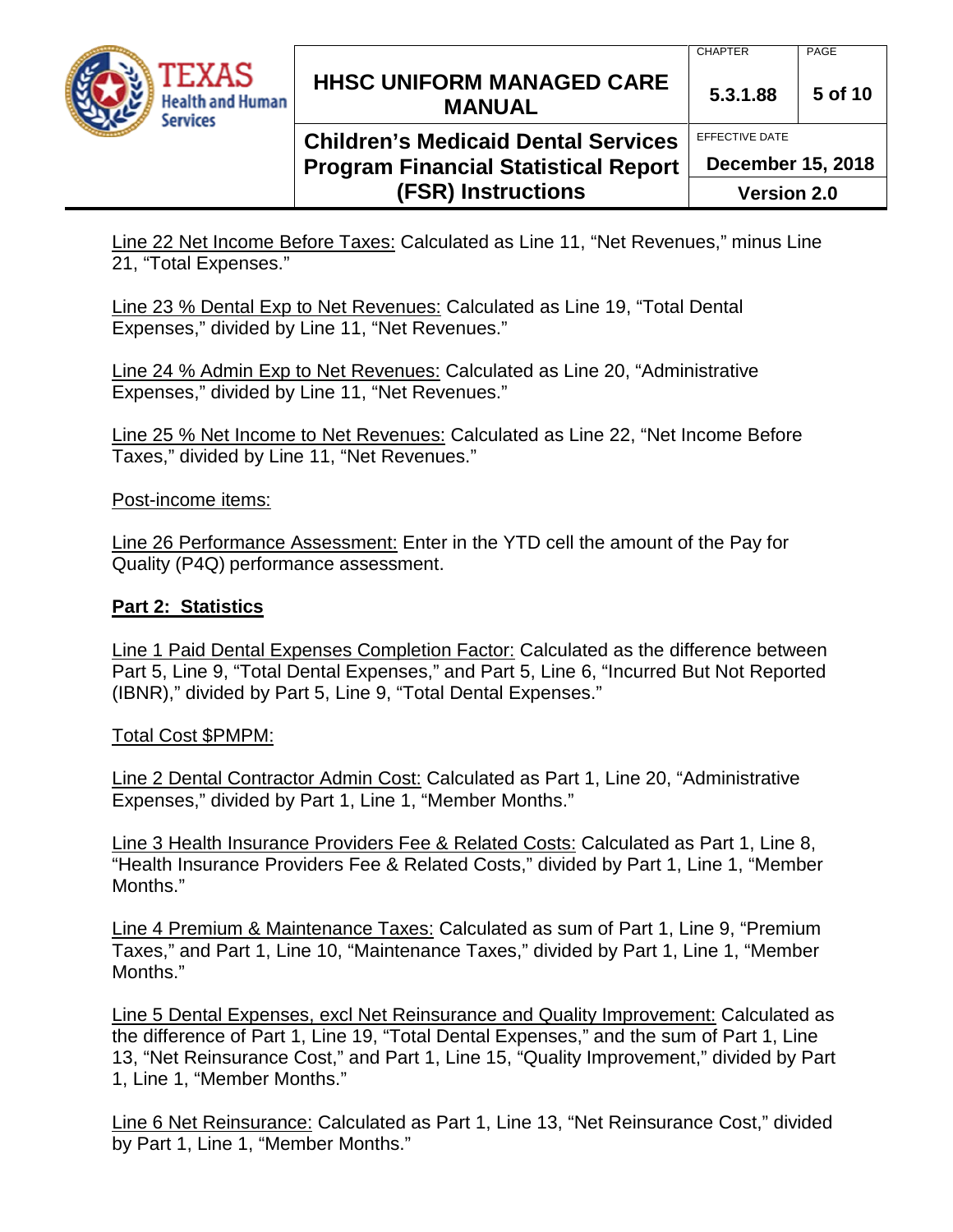

# **Children's Medicaid Dental Services Program Financial Statistical Report (FSR) Instructions**

EFFECTIVE DATE **December 15, 2018**

**Version 2.0**

Line 7 Quality Improvement: Calculated as Part 1, Line 15, "Quality Improvement" divided by Part 1, Line 1 "Member Months."

Line 8 Subtotal: Calculated as sum of Lines 2 through 7.

Line 9 Profit/Loss (before Experience Rebate): Calculated as Part 1, Line 22, "Net Income Before Taxes," divided by Part 1, Line 1, "Member Months."

Line 10 Total Cost \$PMPM to HHSC: Calculated as sum of Line 8 and Line 9.

### **Part 3: Dental Premiums**

Dental Premiums (HHSC Capitation):

Lines 1 through 5 Dental Premiums (HHSC Capitation): Each cell in this matrix is calculated and is the product of the corresponding capitation rate in the matrix of Lines 7 through 11, and the corresponding member months in the matrix of Lines 13 through 17.

Line 6 Total Dental Premiums: Calculated as the sum of Lines 1 through 5.

Dental Premium \$PMPM:

Lines 7 through 11 Dental Premium \$PMPM: Enter each risk group's dental capitation rate.

Line 12 Total Dental Premium \$PMPM: Calculated as Line 6, "Total Dental Premiums," divided by Line 18, "Total Member Months."

#### Member Months:

Lines 13 through 17 Member Months: Enter the member months based on the supplemental files supporting HHSC's monthly capitation payments to the Dental Contractor.

Line 18 Total Member Months: Calculated as the sum of Lines 13 through 17.

### **Part 4: Dental Expense by Expense Class**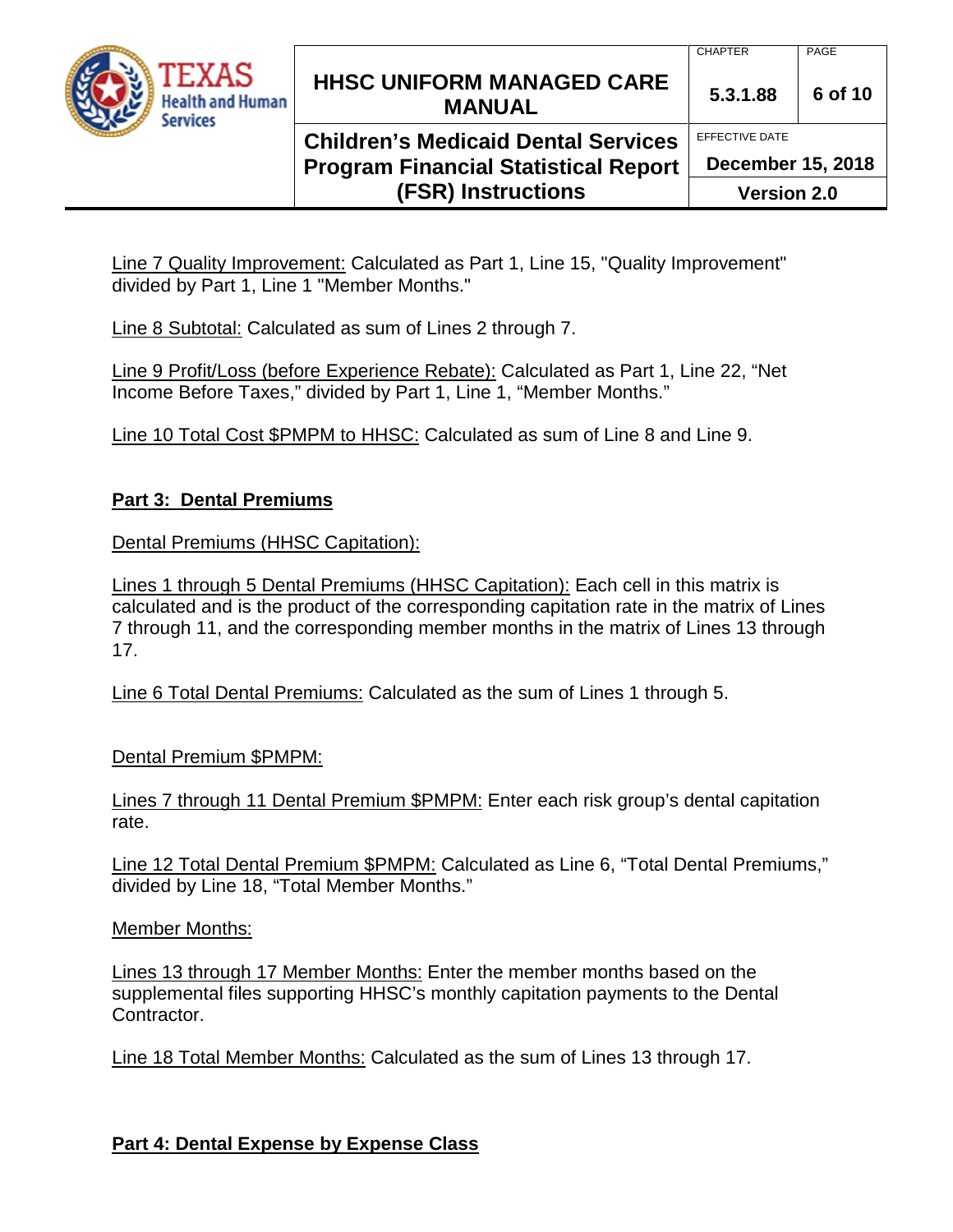

# **HHSC UNIFORM MANAGED CARE MANUAL 5.3.1.88 <sup>7</sup> of 10**

# **Children's Medicaid Dental Services Program Financial Statistical Report (FSR) Instructions**

EFFECTIVE DATE **December 15, 2018**

**Version 2.0**

Paid Claims (FFS):

Lines 1 through 5 Paid Claims (FFS): Enter monthly paid claims by risk groups as incurred.

Line 6 Total Paid Claims (FFS): Calculated as the sum of Lines 1 through 5.

Paid Reinsurance Premiums, Net of Reinsurance Recoveries:

Lines 7 through 11 Paid Reinsurance Premiums, Net of Reinsurance Recoveries: Enter the paid reinsurance premiums net of collected reinsurance recoveries specific to each risk group by the months the reinsurance coverage was effective. Report collected Reinsurance Recoveries by the appropriate risk group and by the incurred month of the services to which the recoveries relate.

Line 12 Total Net Reinsurance: Calculated as the sum of Lines 7 through 11.

IBNR:

Lines 13 through 17 IBNR: Enter Incurred But Not Reported estimate by risk group.

Line 18 Total IBNR: Calculated as the sum of Lines 13 through 17.

Quality Improvement Costs

Line 19 Quality Improvement: Referenced from Part 5, Line 8, "Quality Improvement."

Paid Capitation:

Line 20 Capitated Dental Services: Enter total payments under capitation agreement.

Line 21 Total Paid Capitation: Referenced from Line 20.

Value Based Purchasing:

Line 22 VBP Services, all other, non-capitated: Enter total payments under value based purchasing agreement(s). Do not include capitated arrangements.

Line 23 Total Value Based Purchasing: Referenced from Line 22.

Other Dental Expenses: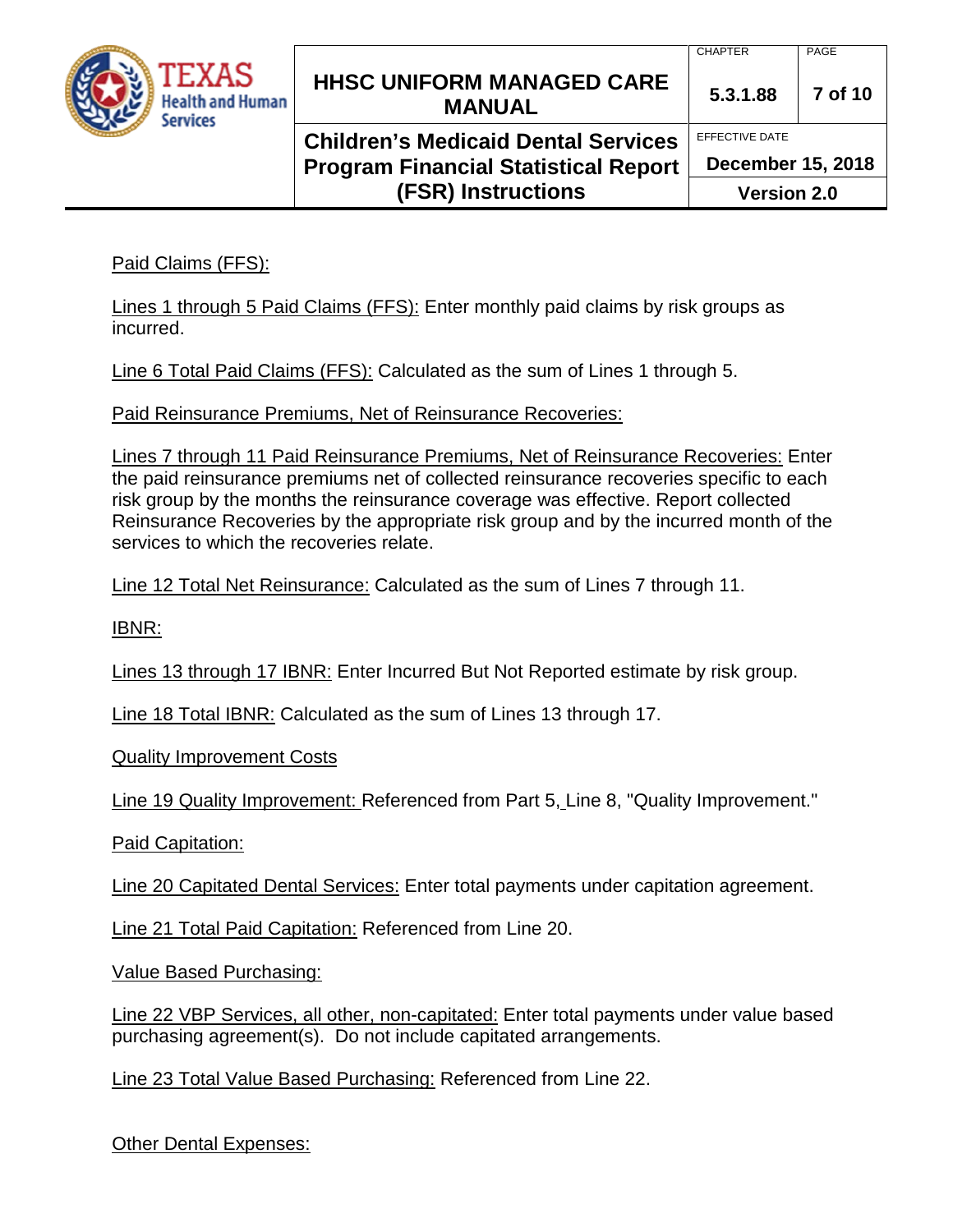

# **HHSC UNIFORM MANAGED CARE MANUAL 5.3.1.88 <sup>8</sup> of 10**

## **Children's Medicaid Dental Services Program Financial Statistical Report (FSR) Instructions**

CHAPTER PAGE

EFFECTIVE DATE

**December 15, 2018**

**Version 2.0**

Lines 24 through 28 Other Dental Expenses: Enter any other Dental expenses or adjustments to expense which are not captured by Paid Claims, Paid Reinsurance Premiums Net of Recoveries, IBNR, Quality Improvement Costs, or Value Based Purchasing for each risk group. Examples include but are not limited to third party recoveries, other recoveries, or settlements that have not been captured through claims adjustments in the claims processing system; refunds; etc.

Line 29 Total Other Dental Expenses: Calculated as the sum of Lines 26 through 30.

Line 30 Other Dental Expenses: Identify each category of expense included in Lines 24 through 28, Other Dental Expenses. Identify the YTD dollar amount associated with each category of expense, if more than one.

Section Beneath Line 30: No action necessary. These lines populate based on the member months' data entered in Part 3.

### **Part 5: Dental Expenses by Service Type**

Line 1 Preventive Services: Enter all paid expenses related to preventive dental services provided to Members. The Dental Contract identifies Preventive services.

Line 2 Therapeutic Services: Enter all paid expenses related to the therapeutic services provided to Members. The Dental Contract identifies therapeutic services.

Line 3 Other Dental Services: Enter all paid expenses of dental services and supplies rendered that are not classified in either of the dental expense classifications above.

Line 4 Reinsurance Premiums: Enter paid expenses to obtain reinsurance coverage from reinsurance companies that assume all or part of the financial risks associated with catastrophic Dental expenses that could otherwise be ruinous to the Dental Contractor (also termed Premiums Ceded for Reinsurance). Offset any reinsurance premiums collected for any reinsurance risks assumed.

Line 5 Reinsurance Recoveries: Enter all return of funds or recovery of paid losses that have been collected from reinsurers associated with a particular case where catastrophic Dental expenses have been incurred. Offset any reinsurance recoveries paid for reinsurance risks assumed. Record Reinsurance Recoveries in the month(s) in which the dental services were rendered to which the recoveries relate.

Line 6 Incurred But Not Reported: Enter the total Dental expense accrual which includes: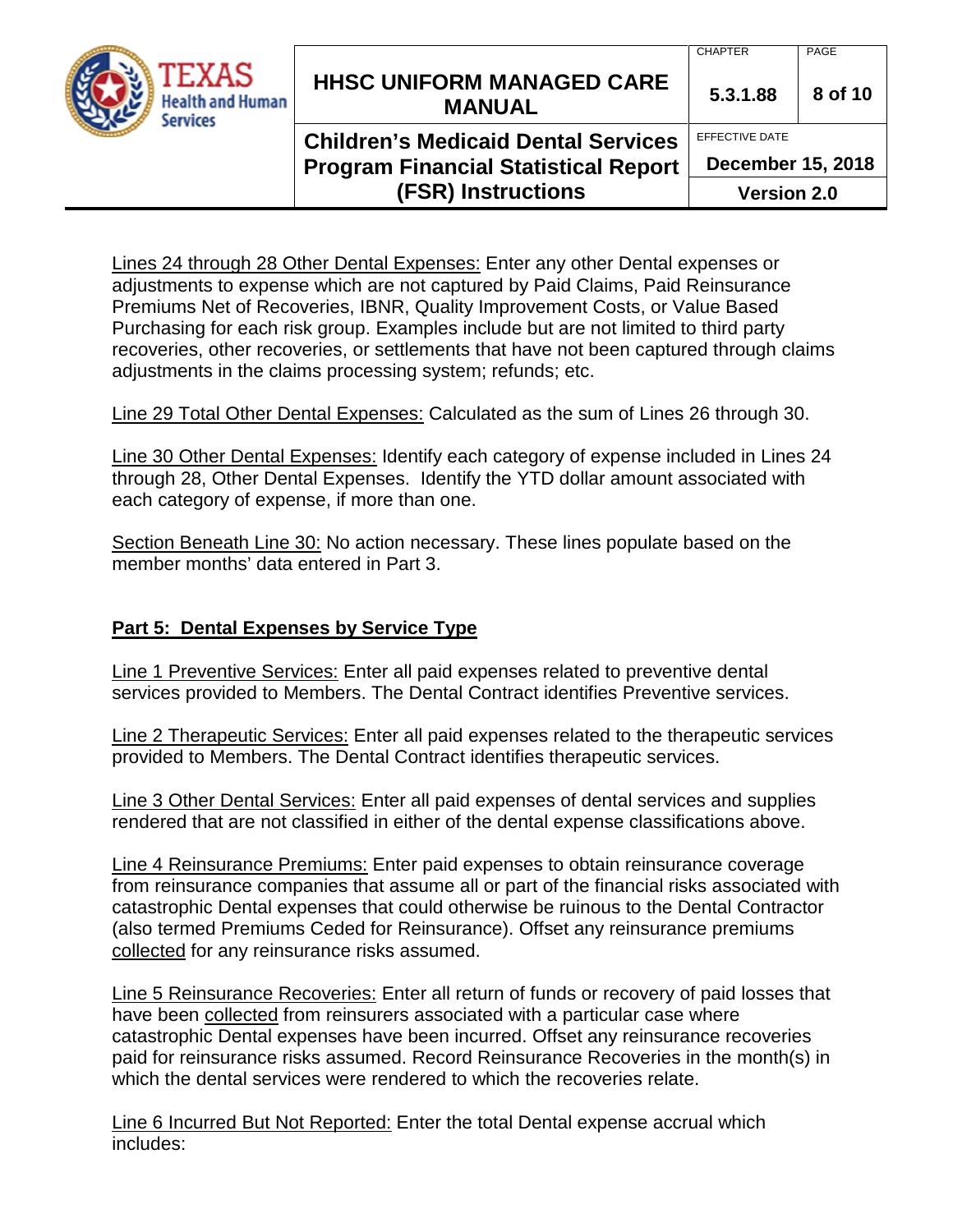| <b>TEXAS</b><br><b>Health and Human</b><br><b>Services</b> | <b>HHSC UNIFORM MANAGED CARE</b><br><b>MANUAL</b>                                                                      | <b>CHAPTER</b><br>5.3.1.88                                       | PAGE<br>9 of 10 |
|------------------------------------------------------------|------------------------------------------------------------------------------------------------------------------------|------------------------------------------------------------------|-----------------|
|                                                            | <b>Children's Medicaid Dental Services</b><br><b>Program Financial Statistical Report</b><br><b>(FSR) Instructions</b> | EFFECTIVE DATE<br><b>December 15, 2018</b><br><b>Version 2.0</b> |                 |

- Reported claims in process for adjudication;
- An estimated expense of the incurred but not reported dental services;
- Amounts withheld from paid claims; and
- Any reinsurance payable to reinsurers for ceded risk, net of any reinsurance receivable for assumed risk.

The IBNR Dental expenses accrual is an estimate of the expected dental expenses incurred, but not paid, based on claims lag schedules and completion factors, as well as any counts of services rendered but not billed. Any major change in the claims processing function that was not in effect during the period of time covered by the lag schedules could materially impact the estimated IBNR accrual; hence, actuarial judgment and adjustment may sometimes be needed.

### **Note: No IBNR should be reported on the second final FSR reflecting expenses paid through the 334th day after the end of the contract period.**

Line 7 Incentives/Withhold Adjustments: Enter provider financial incentives or withholds related to managing dental services.

Line 8 Quality Improvement: Enter allocated "Quality Improvement Expenses" from the Combined Admin and QI FSR, QI - Part 4.

Line 9 Total Dental Expenses: Calculated as the sum of Lines 1 through 8

Beneath Line 9 there are balancing lines which compare the Total Dental Expenses on Part 5, Line 9, to the Dental Expenses entered in Part 4 (sum of Line 6, "Total Paid Claims (FFS)," Line 12, "Total Net Reinsurance," Line 18, "Total IBNR," Line 19, "Quality Improvement," Line 21, "Total Paid Capitation," Line 23 "Total Value Based Purchasing," and Line 29, "Total Other Dental Expenses"). If the two parts do not balance the "Check" line will show "Not balanced" and a rounding adjustment may be entered in the shaded area labeled "Balance."

Included in Total Dental Expenses Above:

Line 10 Capitated Payments to Providers: Enter the total capitation paid to providers that do not pay claims to other providers from the capitation payments received.

Line 11 % of Basic Dental Expenses: Calculated as Line 10,"Capitated Payments to Providers," divided by the sum of Line 1,"Preventive Services," Line 2,"Therapeutic Services," Line 3,"Other Dental Services," and Line 6,"Incurred But Not Reported (IBNR)" by quarter and year-to-date.